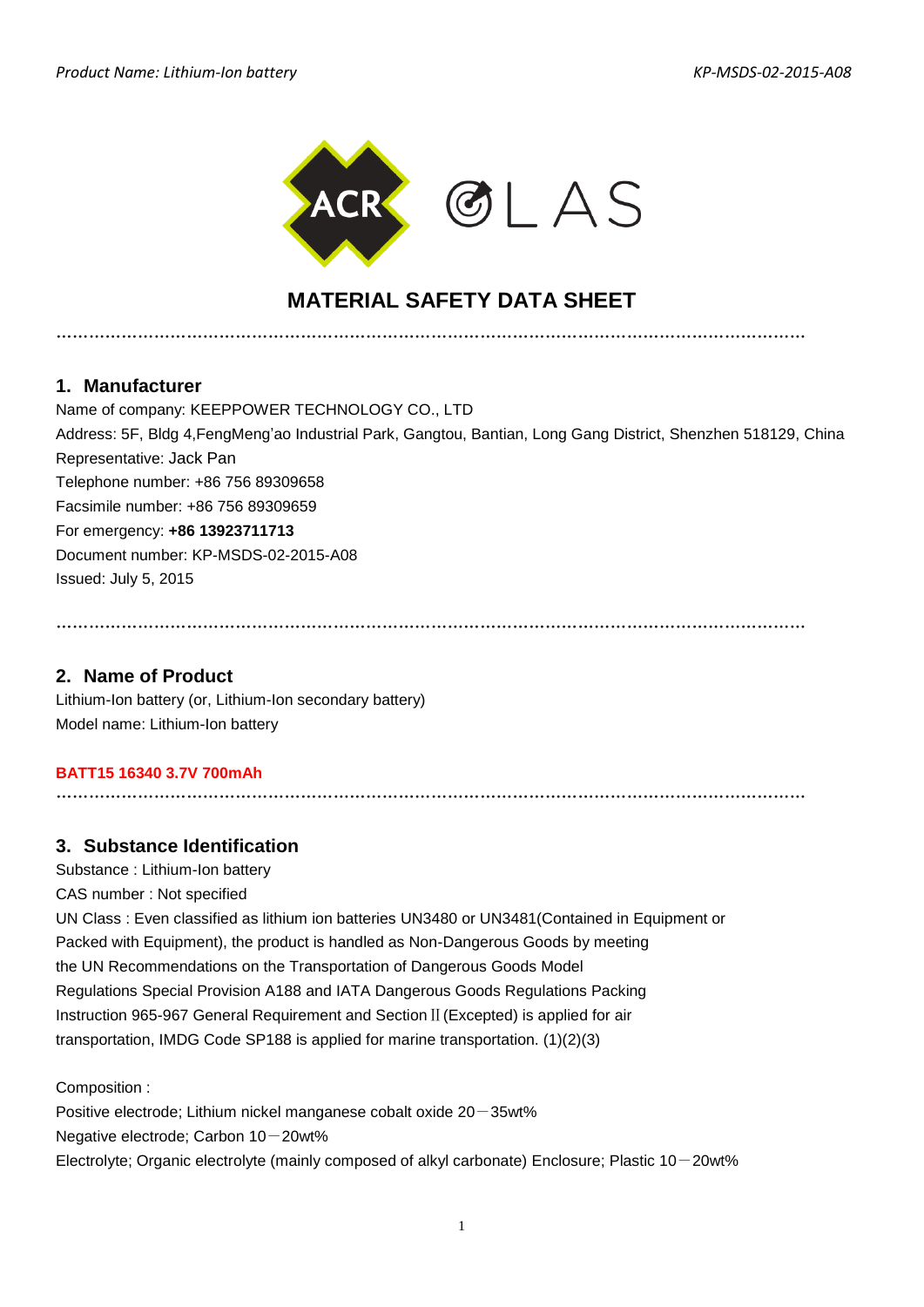## **4. Hazardous and Toxicity Class**

Class name : Not applicable for regulated class

Hazard : It may cause heat generation or electrolyte leakage if battery terminals contact with other metals. Electrolyte is flammable. In case of electrolyte leakage, move the battery from fire immediately. Toxicity : Vapor generated from burning batteries, may make eyes, skin and throat irritate. $20-35$ wt%

…………………………………………………………………………………………………………………………

…………………………………………………………………………………………………………………………

## **5. First Aid Measures**

The product contains organic electrolyte. In case of electrolyte leakage from the battery, actions described below are required.

Eye contact : Flush the eyes with plenty of clean water for at least 15 minutes immediately, without rubbing. Take a medical treatment. If appropriate procedures are not taken, this may cause an eye irritation. Skin contact : Wash the contact areas off immediately with plenty of water and soap. If appropriate procedures are not taken, this may cause sores on the skin.

Inhalation : Remove to fresh air immediately. Take a medical treatment.

## **6. Fire Fighting Measures**

Extinguishing method: Since vapor, generated from burning batteries may make eyes, nose and throat irritate, be sure to extinguish the fire on the windward side. Wear the respiratory protection equipment in some cases. Fire extinguishing agent: Plenty of water and alcohol-resistant foam are effective.

…………………………………………………………………………………………………………………………

…………………………………………………………………………………………………………………………

## **7. Measures for electrolyte leakage from the battery**

- D Take up with absorbent cloth.
- $\Box$  Move the battery away from the fire.

…………………………………………………………………………………………………………………………

## **8. Handling and Storage**

 When packing the batteries, do not allow battery terminals to contact each other, or contact with other metals. Be sure to pack batteries by providing partitions in the packaging box, or in a separate plastic bag so that the single batteries are not mixed together. (1)(2)(3)

 Use strong material for packaging boxes so that they will not be damaged by vibration, impact, dropping and stacking during their transportation. (1)(2)(3)

- Do not let water penetrate into packaging boxes during their storage and transportation.
- $\Box$  The batteries will be stored at room temperature, charged to about 30 $-50\%$  of capacity.
- Do not store the battery in places of the high temperature exceeding 35 deg. C or under direct sunlight or in front of a stove. Please also avoid the places of high humidity. Be sure not to expose the battery to condensation, water drop or not to store it under frozen condition.

 Batteries are sure to be packed in such a way as to prevent short circuits under conditions normally encountered in transport. (1)(2)(3)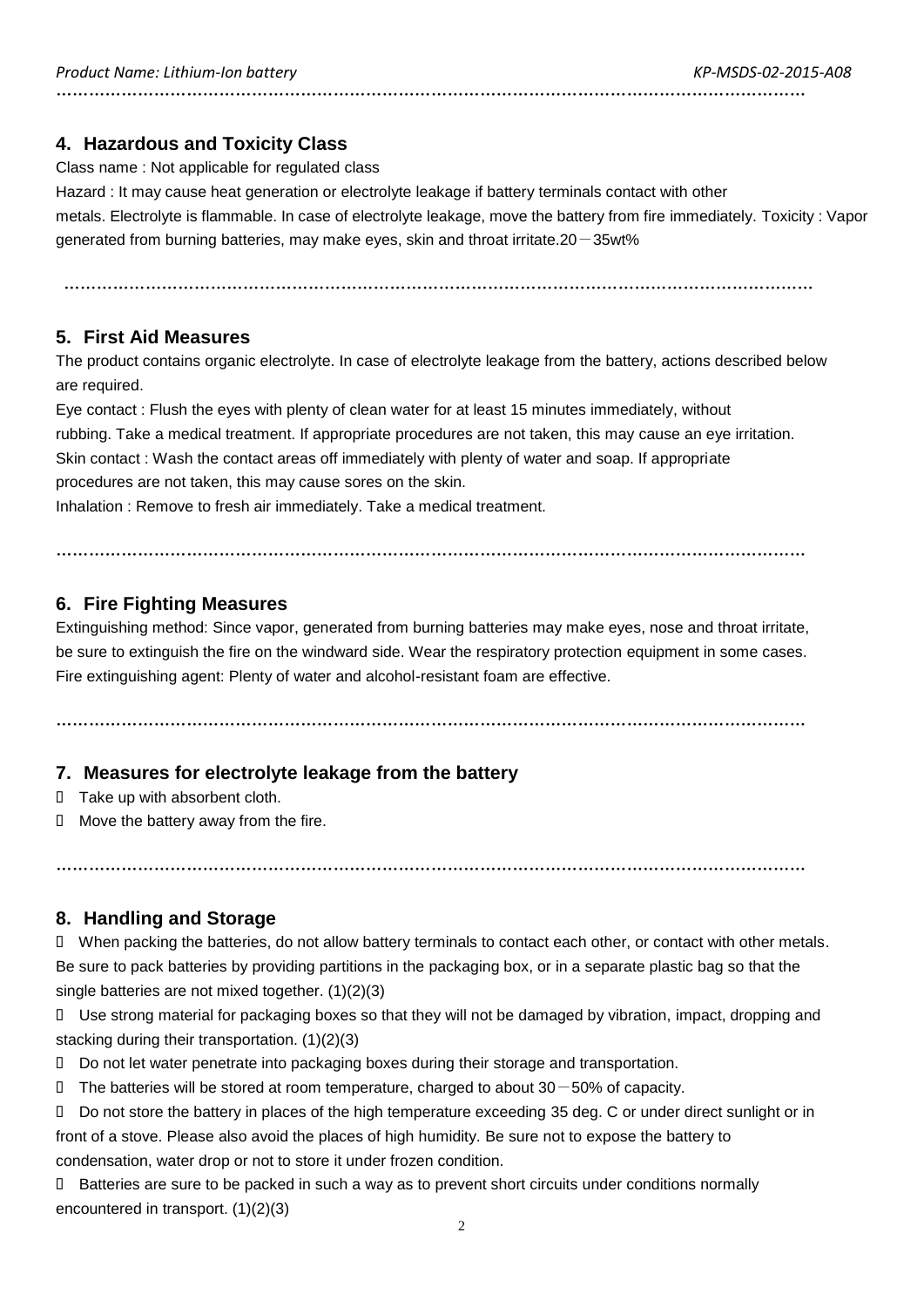Please avoid storing the battery in the places where it is exposed to the static electricity so that no damage will not be caused to the protection circuit of the battery pack.

…………………………………………………………………………………………………………………………

**9. Exposure Control** (in case of electrolyte leakage from the battery) Acceptable concentration : Not specified in ACGIH. (4) Facilities: Provide appropriate ventilation system such as local ventilator in the storage place. Protective clothing: Gas mask for organic gases, safety goggle, safety glove.

…………………………………………………………………………………………………………………………

## **10.Physical and Chemical Properties**

Appearance : Cylindrical or Prismatic Nominal rated Watt Hours: below 100Wh …………………………………………………………………………………………………………………………

## **11.Stability and Reactivity**

Since batteries utilize a chemical reaction they are actually considered a chemical product.

As such, battery performance will deteriorate over time even if stored for a long period of time without being used. In addition, the various usage conditions such as charge, discharge, ambient temperature, etc. are not maintained within the specified ranges the life expectancy of the battery may be shortened or the device in which the battery is used may be damaged by electrolyte leakage.

…………………………………………………………………………………………………………………………

**12.Toxicological Information** (in case of electrolyte leakage from the battery)

Acute toxicity : Oral (rat) LD50 >2g/kg (estimated) Irritation : Irritating to eyes and skin. Mutagenicity : Not specified. Chronic toxicity : Not specified.

#### **13.Ecological Information**

 In case of the worn-out battery was disposed in land, the battery case may be corroded, and leak electrolyte. But, we have no ecological information.

…………………………………………………………………………………………………………………………

Heavy metal in battery : Mercury(Hg) and Cadmium(Cd) are neither contained nor used in battery.

…………………………………………………………………………………………………………………………

…………………………………………………………………………………………………………………………

#### **14.Disposal Considerations** (Precautions for recycling)

 When the battery is worn out, dispose of it under the ordinance of each local government or the low issued by relating government.

Disposal of the worn-out battery may be subjected to Collection and Recycling Regulation.

#### **15.Transport Information**

This report applies to by sea, by air and by land.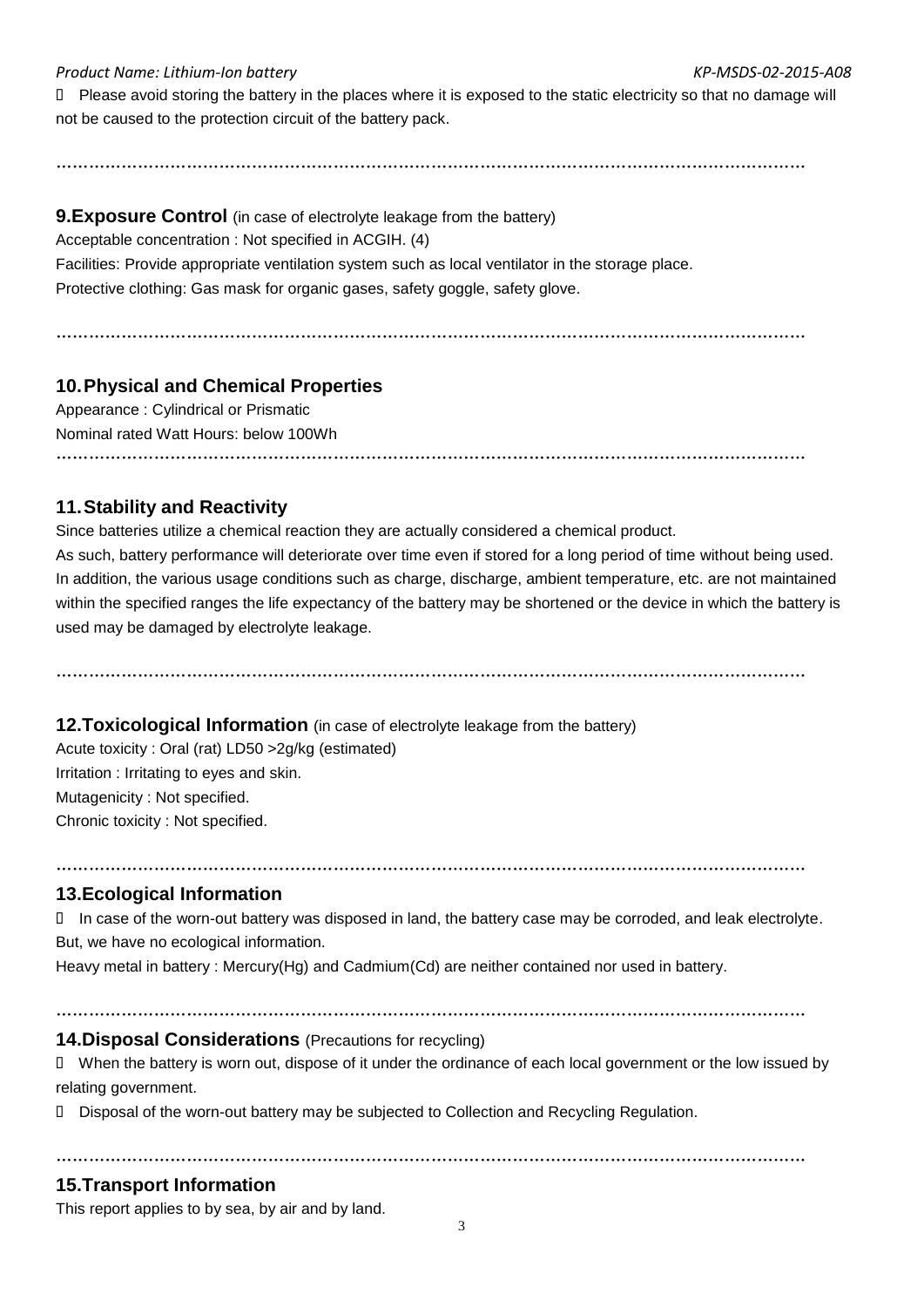The Li-ion battery testes according to the requirements of the UN manual of tests and criteria, PART III, subsection 38.3. **The Li-ion battery according to Section II / Section IB of PI 965**, or Section II of PI 966~967 of the 2014 IATA Dangerous Goods Regulation 56<sup>th</sup> Edition maybe transported and applicable U.S. DOT regulation for the safe transport of Li-ion Battery.

 Even classified as lithium ion batteries UN3480 or UN3481(Contained in Equipment or Packed with Equipment),the product is handled as Non-Dangerous Goods by meeting the UN Recommendations on the Transportation of Dangerous Goods Model Regulations Special Provision A188. (1)

(a) For a lithium-ion cell, the Watt-hour rating is not more than 20 Wh;

(b) For a lithium-ion battery, the Watt-hour rating is not more than100 Wh.

Lithium ion batteries subject to this provision shall be marked with the Watt-hour rating on the outside case, except those manufactured before 1 January 2014 which may be transported in accordance with this special provision and without this marking until 31 December 2014;

(c) Each cell or battery is of the type proved to meet the requirements of each test in the Manual of Tests and Criteria, PartⅢ, sub-section 38.3 ;

(d) Cells and batteries, except when installed in equipment, shall be packed in inner pack agings that completely enclose the cell or battery. Cells and batteries shall be protected so as to prevent short circuits.

This includes protection against contact with conductive materials within the same packaging that could lead to a short circuit. The inner packagings shall be packed in strong outer packagings ;

(e) Cells and batteries when installed in equipment shall be protected from damage and short circuit, and the equipment shall be equipped with an effective means of preventing accidental activation. When batteries are installed in equipment, the equipment shall be packed in strong outer packagings constructed of suitable material of adequate strength and design in relation to the packaging's capacity and its intended use unless the battery is afforded equivalent protection by the equipment in which it is contained;

(f) Except for packages containing button cell batteries installed in equipment (including circuit boards), or no more than four cells installed in equipment or no more than two batteries installed in equipment, each package shall be marked with the following:

(i) an indication that the package contains "lithium ion" cells or batteries, as appropriate;

(ii) an indication that the package shall be handled with care and that a flammability hazard exists if the package is damaged;

(iii) an indication that special procedures shall be followed in the event the package is damaged, to include inspection and repacking if necessary; and

(iv) a telephone number for additional information;

(g) Each consignment of one or more packages marked in accordance with paragraph (f) shall be accompanied with a document including the following:

(i) an indication that the package contains "lithium ion" cells or batteries, as appropriate;

(ii) an indication that the package shall be handled with care and that a flammability hazard exists if the package is damaged;

(iii) an indication that special procedures shall be followed in the event the package is damaged, to include inspection and repacking if necessary; and

(iv) a telephone number for additional information;

(h) Except when batteries are installed in equipment, each package shall be capable of withstanding a 1.2 m drop test in any orientation without damage to cells or batteries contained therein, without shifting of the contents so

as to allow battery to battery (or cell to cell) contact and without release of contents

(i)Except when batteries are contained in or packed with equipment, packages shall not exceed 30 kg gross mass for marine transportation. (not exceed10kg for air transportation)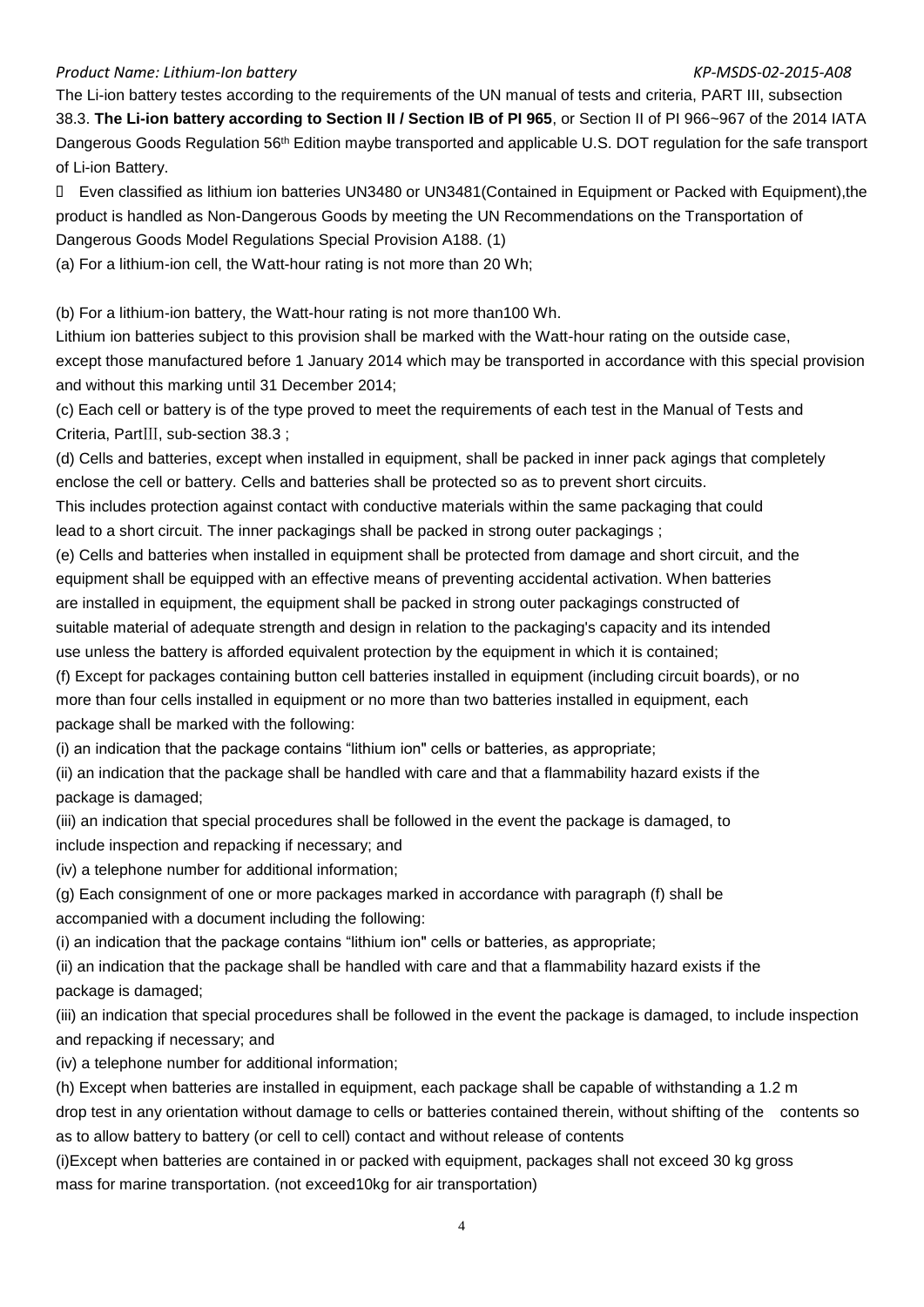For marine transportation the product is handled as Non-Dangerous Goods by meeting the IMO International Maritime Dangerous Goods (IMDG Code) 2008 Edition (Amendment 43-08) SP188 (Same as UN Special Provision A188 above).(3)

 For air transportation the product is handled as Non-Dangerous Goods by meeting the IATA Dangerous Goods Regulations 56th Edition Effective 1 January 2015 Packing Instruction 965-967 General Requirement and SectionⅡ(Excepted) and UN Special Provision A188 above.(2)

(j) Lithium ion batteries identified by manufacturer as being defective for safety reasons, or that have been damaged, that have the potential of producing a dangerous evolution of heat, fire or short circuit are forbidden for transport (e.g. those being returned to the manufacturer for safety reasons).

(k) Each package contains more than four cells or more than two batteries must be labeled with a lithium battery handling label.

\* The width 120mm X length 110mm sized lithium battery handling label must be labeled onto the side of a package without bending it.

(l) The words "Lithium ion batteries", "not restricted" and "PI number" must be included in the Additional Handling Information on the air waybill, when an air waybill is used.

(PI number Cell and Battery : PI965, Packed with Equipment : PI966, Contained in Equipment : PI967) (m) Any person preparing or offering cells or batteries for transport must receive adequate instruction on these requirements commensurate with their responsibilities.

(n) Except when batteries are installed in or packed with equipment, packages shall not exceed10kg gross mass.

 The Lithium-Ion cells or batteries as stated in Appendix are made in compliance to the requirements stated in the latest edition of the IATA Dangerous Goods Regulations Packing Instruction 965 General requirements and Section II, such that they can be transported as a NOT RESTRICTED (non-hazardous/non-dangerous) goods. However, if those lithium-ion cells or batteries are pack with or contained in an equipment, then it is the responsibility of the shipper to ensure that the consignment are packed in compliance to the latest edition of the IATA Dangerous Goods Regulations General requirements and SectionⅡ Packing Instruction 966 or 967 in order for that consignment to be declared as NOT RESTRICTED (non-hazardous/non-Dangerous).

 During the transportation of a large amount of batteries by ship, trailer or railway, do not leave them in the places of high temperatures and do not allow them to be exposed to condensation.

During the transportation do not allow packages to be fallen down or damaged.

## **16. Regulatory Information**

 UN (United Nations): Recommendations on the Transportation of Dangerous Goods Model Regulations Sixteenth revised edition

…………………………………………………………………………………………………………………………

 ICAO (International Civil Aviation Organization) : Technical Instructions for the safety transport of dangerous goods by air 2013-2015 Edition

 IATA (International Air Transport Organization) : Dangerous Goods Regulations 56th Edition Effective 1 January 2015

 IMO (International Maritime Organization) : International Maritime Dangerous Goods (IMDG) Code 2015 Edition (Amendment 35-10)

…………………………………………………………………………………………………………………………

#### **17. Others**

References

(1) UN (United Nations): Recommendations on the Transportation of Dangerous Goods Model Regulations